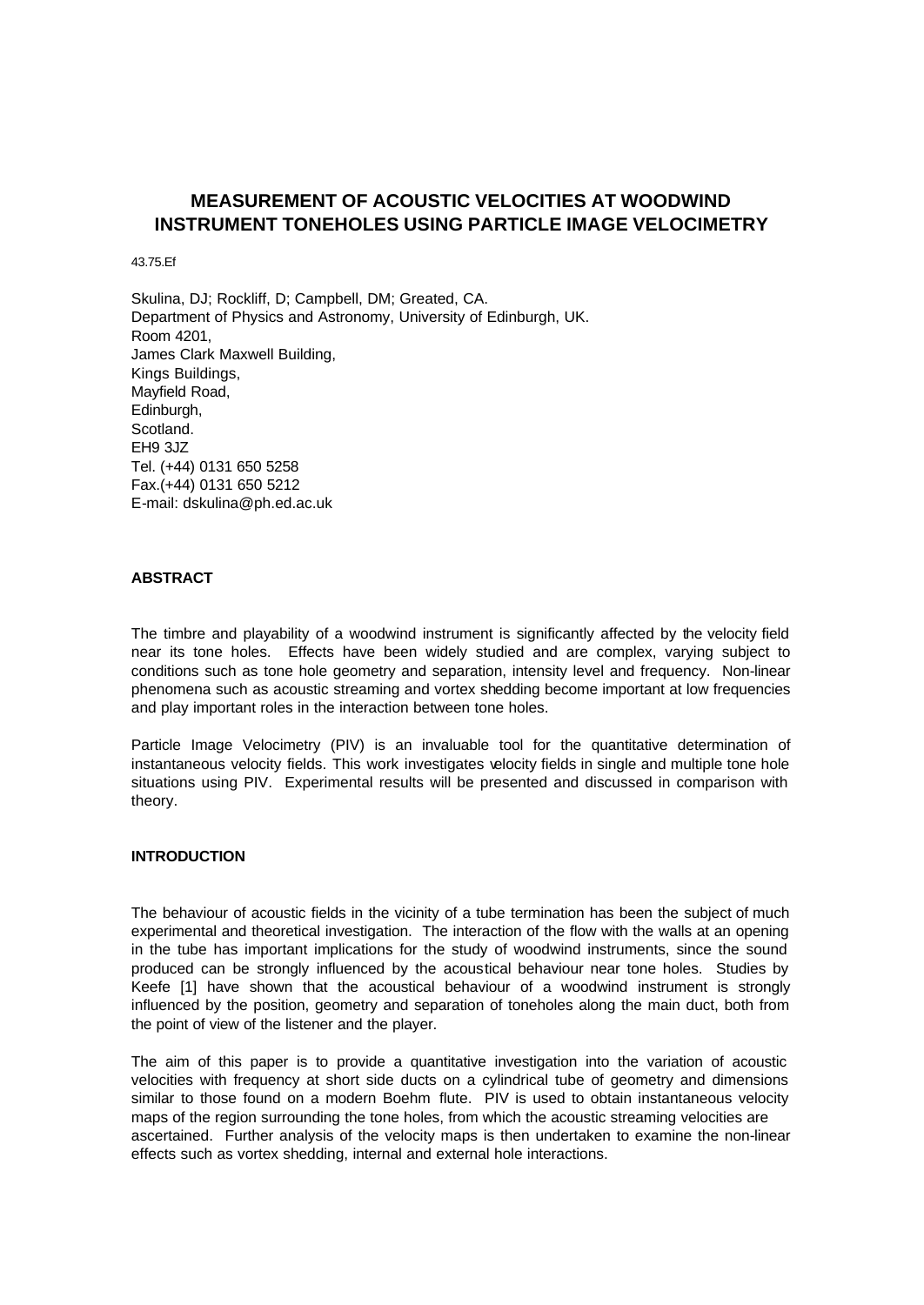## **ACOUSTIC BEHAVIOUR AT TONE HOLES**

Theoretical work by various authors [2, 3] showed that the acoustical behaviour of a woodwind instrument can be generally represented by a transmission line, with the effects of each tone hole represented by series and shunt impedances. Additional internal and external corrections due to the presence of the tone holes were experimentally investigated by Benade and Murday [4], Coltman [5] and Keefe [1]. The corrections were also theoretically determined using modal decomposition by Keefe [6, 7] and Dubos et al [8], which was supported by experimental measurements, and using a finite difference method by Nederveen et al [9]. Keefe showed in a detailed experimental investigation [1] that the internal and external interactions between tone holes are most important for large diameter holes separated by a short distance compared to the diameter of the main bore. He also showed that for a woodwind instrument under normal playing conditions, the strength of non-linearities generated by the sound fields is determined by the geometry and separation of the toneholes and can have very prominent effects on the tone produced by the instrument, especially for notes in the lower register.

## **EXPERIMENTAL METHOD**

The apparatus used in this experiment can be seen in Figure 1. A Perspex tube, 500mm long, internal diameter 21mm, with a side hole of diameter 15mm located centrally along its length was mounted onto a loudspeaker and enclosed within a Perspex box to contain the seeding particles and to minimise disturbance of the air around the tube by external draughts.

Incense smoke particles were then introduced into the Perspex box and a sound field, generated by the loudspeaker, was applied. The frequency of the sound field was set to the first resonant frequency of the tube and the sound intensity was increased to a level at which an air jet was clearly seen exiting the tone hole. This corresponded to a sound pressure level of approximately 125 dB inside the main tube opposite the hole. The tone hole sound pressure level was measured at three positions; flush with outer wall of the tube hole and at distances of 6mm and 12mm inside the tone hole, using the probe microphone. Additional sound pressure level measurements were taken at the base of the tube using a pressure transducer.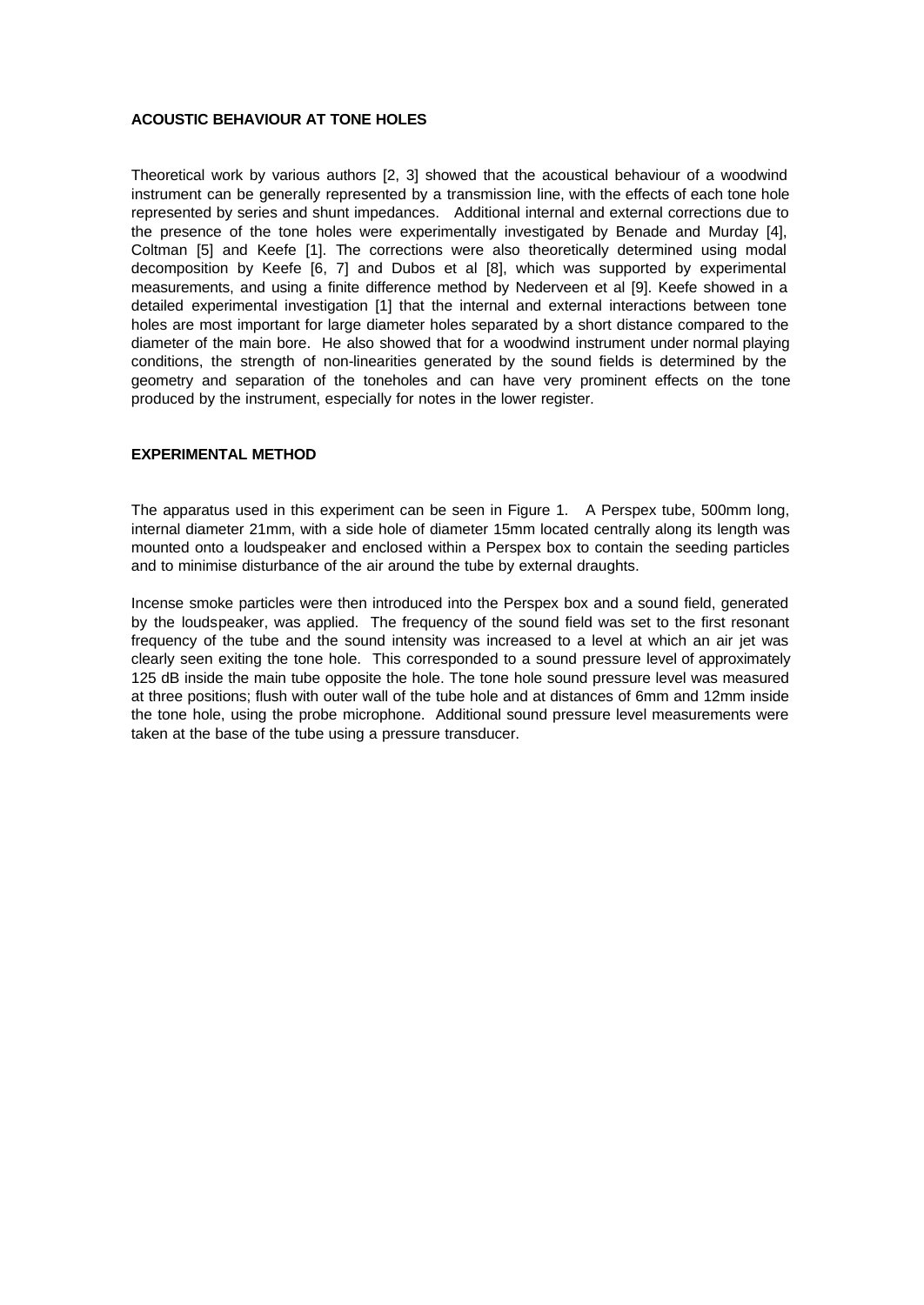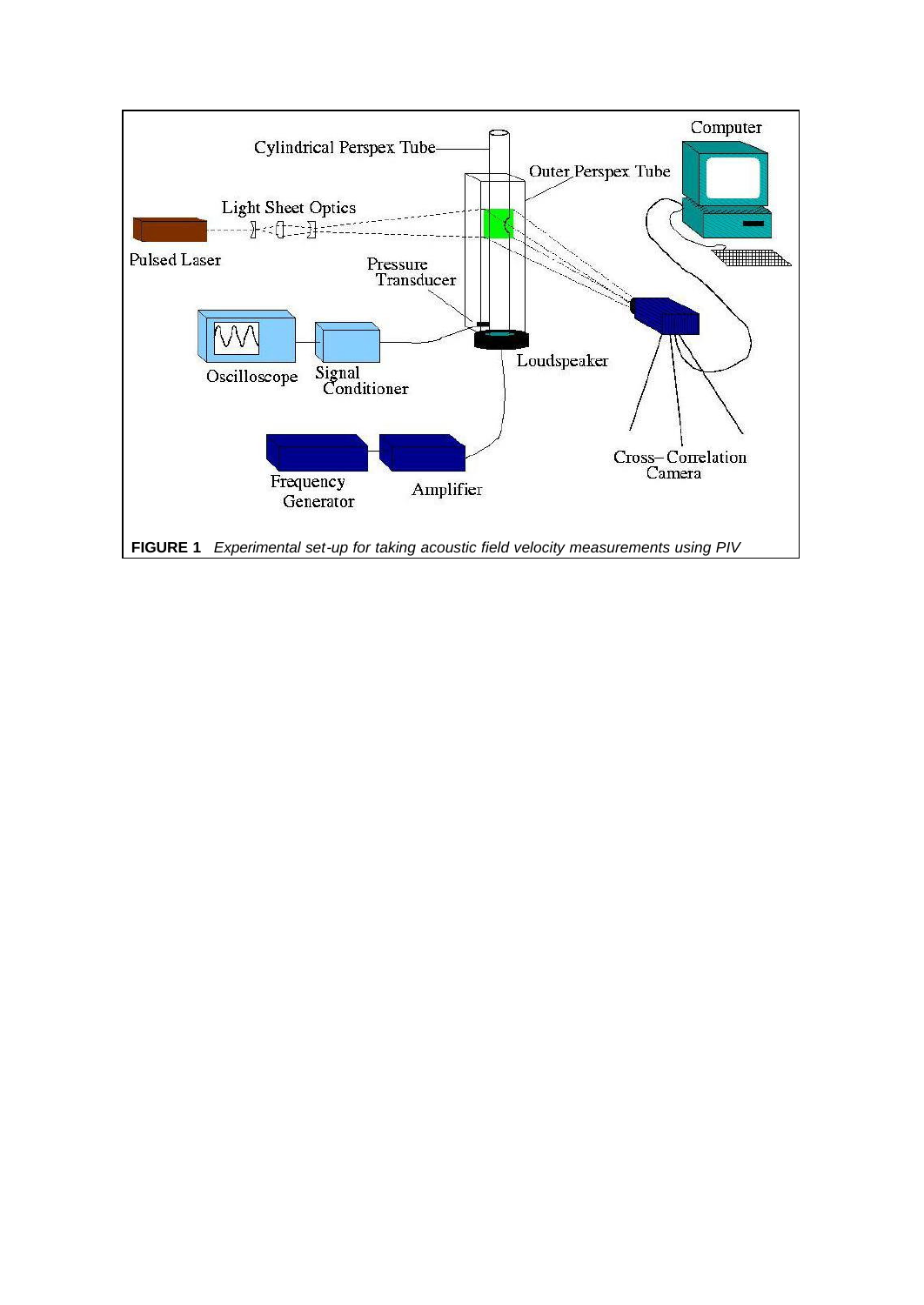The beam from the copper vapour laser was optically expanded into a two dimensional light sheet of width 50mm and was projected through the tube axis. The timing box was used to synchronise the pulses generated by the laser with the exposure times of the digital CCD camera. The streaming pattern was allowed to stabilise and images of duration 15-30ns and separation 1ms were taken using the CCD camera and recorded onto a PC through an image capture device.

Changing the separation time between the two images allowed two velocity regimes to be measured; the acoustic particle velocity due to the to-and-fro motion of the fluid in the sound field, and our main concern in this paper, the slower non-zero mean motion generated due to viscosity in the fluid, known as the acoustic streaming velocity.

The acquired image pairs were cross-correlated using software on the PC to produce twodimensional velocity maps. These maps were subsequently validated using a computational algorithm to remove spurious vectors, and contour maps of flow speed were plotted.

Measurements were taken at a range of frequencies on either side of the first resonant mode of the tube. This was repeated for two tubes of the same length but with two tone holes of diameter 15mm, separated by a centre-to-centre distances of 34mm and 27.6mm respectively, and mounted symmetrically on either side of the tube centre.

## **RESULTS AND DISCUSSION**

Contour maps of flow speed with vectors corresponding to acoustic streaming velocities for the single tone hole can be seen in Figure 2. Figures 2(a) and 2(c) respectively show the jets produced for frequencies below and above resonance. Figure 2(b) shows the same configuration at resonance. As can be seen, the direction of the jet is strongly affected by frequency.

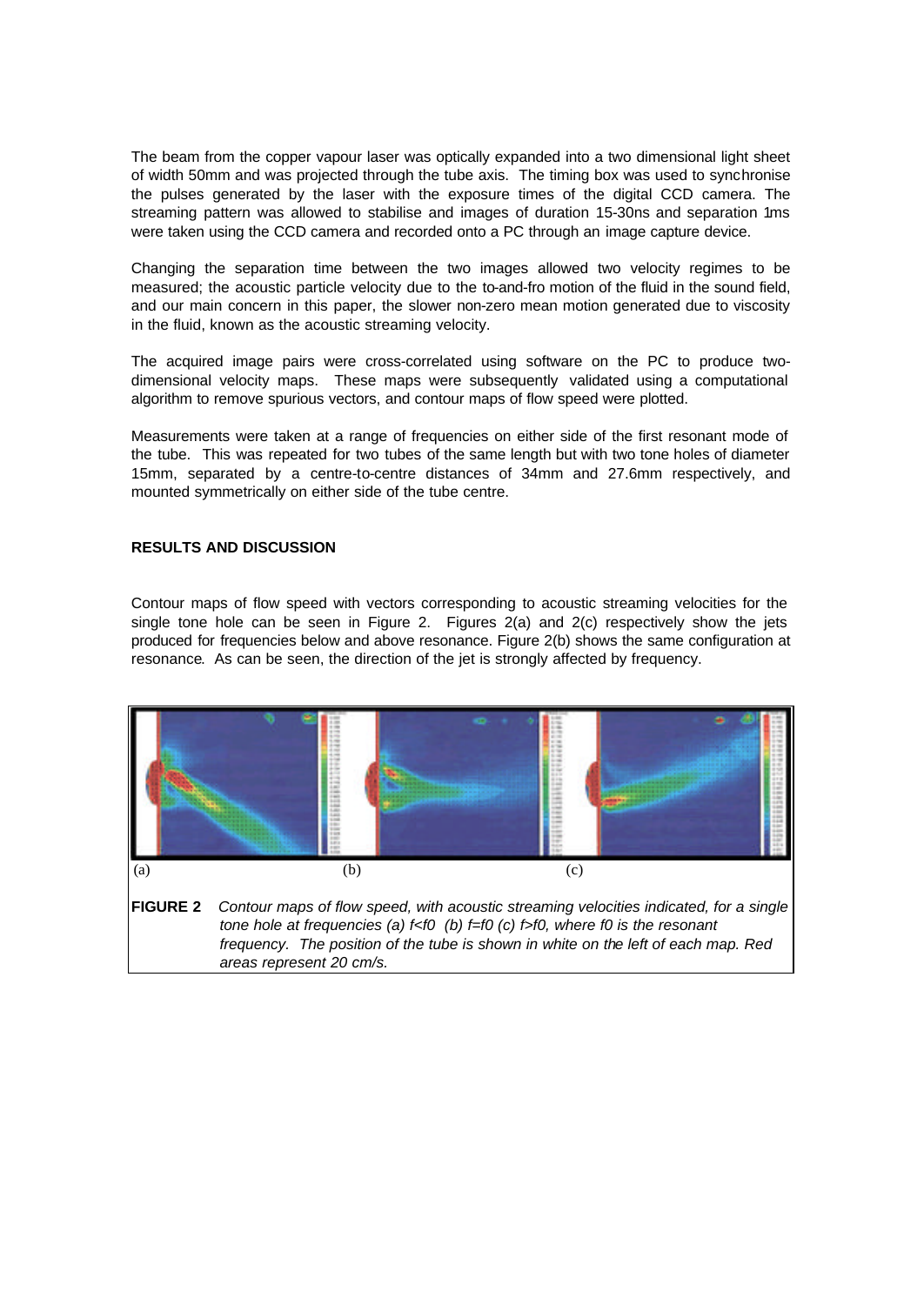

Figure 3 shows the contour maps of flow speed with vectors corresponding to acoustic streaming velocities for the case of two widely spaced tone holes. As can be seen in figure 3(a), a jet emanates out of the bottom hole for the case where the pressure in the bottom hole exceeds that in the top hole. The converse occurs in figure 3(c). Under resonance conditions the pressure in both holes is equal and a symmetrical flow pattern is observed (figure 3(b)).

Figure 4 shows the results of the sound pressure level measurements corresponding to the contour maps shown in figure 3. There are clearly two frequencies for which the pressure is equal in both the upper and the lower tone holes. The arrow in figure 4 marks the first of these